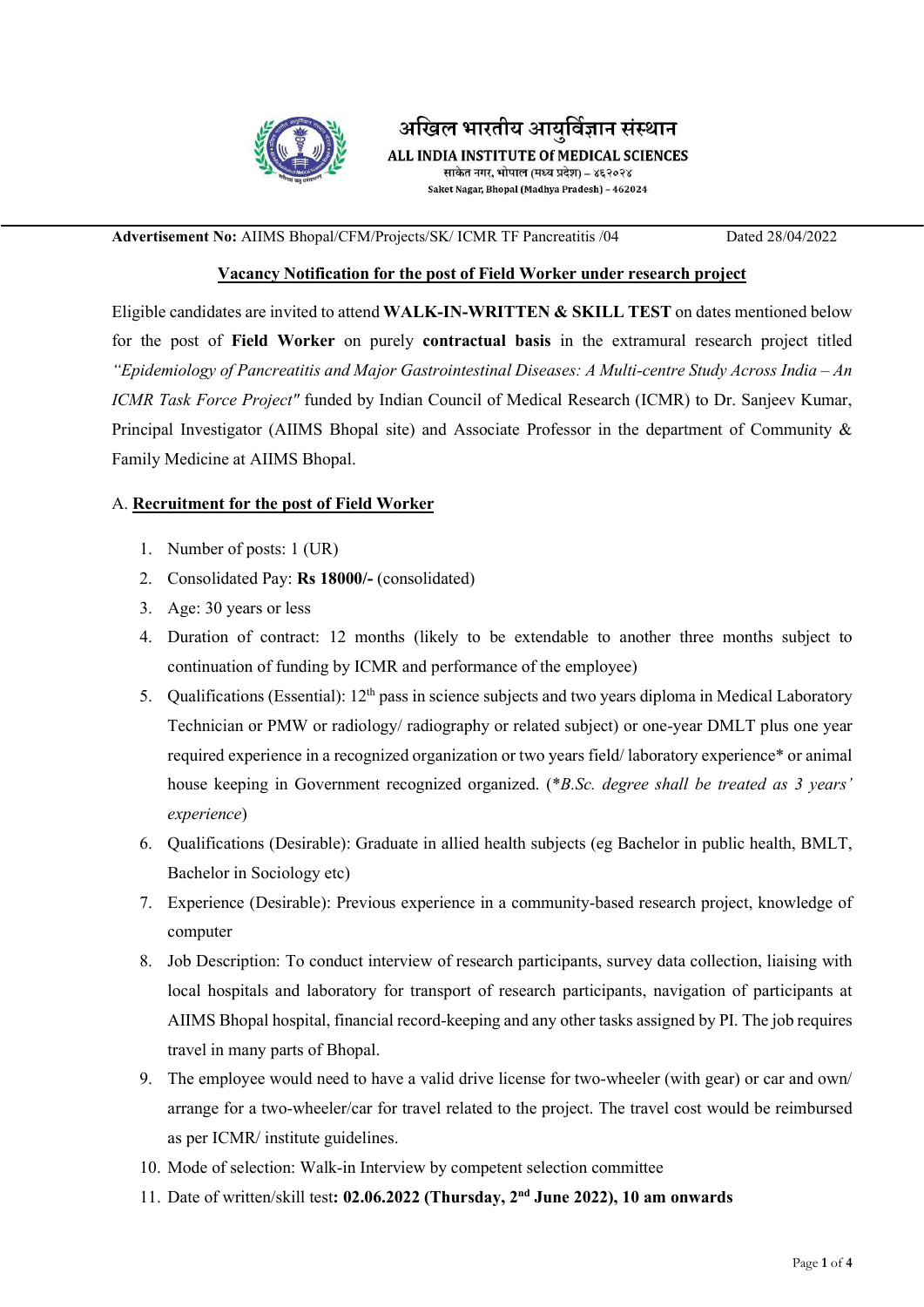- 12. Time of Reporting: All the candidates should report latest by 09:30 am on date of written & skill test.
- 13. Reporting Venue: Room No 17, Department of CFM, Second Floor, Medical College Building, AIIMS Bhopal.
- 14. The written & skill test would be conducted in the subject areas of communication, inventory management, science, (till class  $12<sup>th</sup>$ ), general awareness etc.
- 15. The candidates should report with the following on the date of written/ skill test
	- a. Duly filled application form
	- b. Self-attested photocopies of proof of date of birth (birth certificate/ class  $10<sup>th</sup>$  certificate), eligibility qualification mark-sheets and degrees, experience certificate (if any obtained after essential qualification), caste certificate (if applicable), qualifying degree registration with statutory council (if applicable) and other relevant testimonials.
	- c. Original certificates should be produced on date of interview for verification
- 16. The date of written/skill test would be used as the cut-off for calculation of age to consider eligibility.
- 17. Age Concession: Age relaxation is admissible in respect of SC/ST/OBC candidates, Retrenched Government Employees, Departmental Candidates (including projects), and ex-servicemen in accordance with the instructions issued by the Central Government from time to time. Age concession to the extent of services rendered in the research projects will also be admissible for experienced and skilled persons.
- 18. No TA/DA will be paid for attending the interview.
- 19. The advertisement is hosted at the websites of AIIMS Bhopal (www.aiimsbhopal.edu.in)
- 20. Application Fees: Nil

Dr Sanjeev Kumar MD,M.Med(FamMed) Associate Professor Department of Community & Family Medicine Room No 17, 2nd Floor, Medical College Building All India Institute of Medical Sciences (AIIMS), Saket Nagar Bhopal-462024 (MP).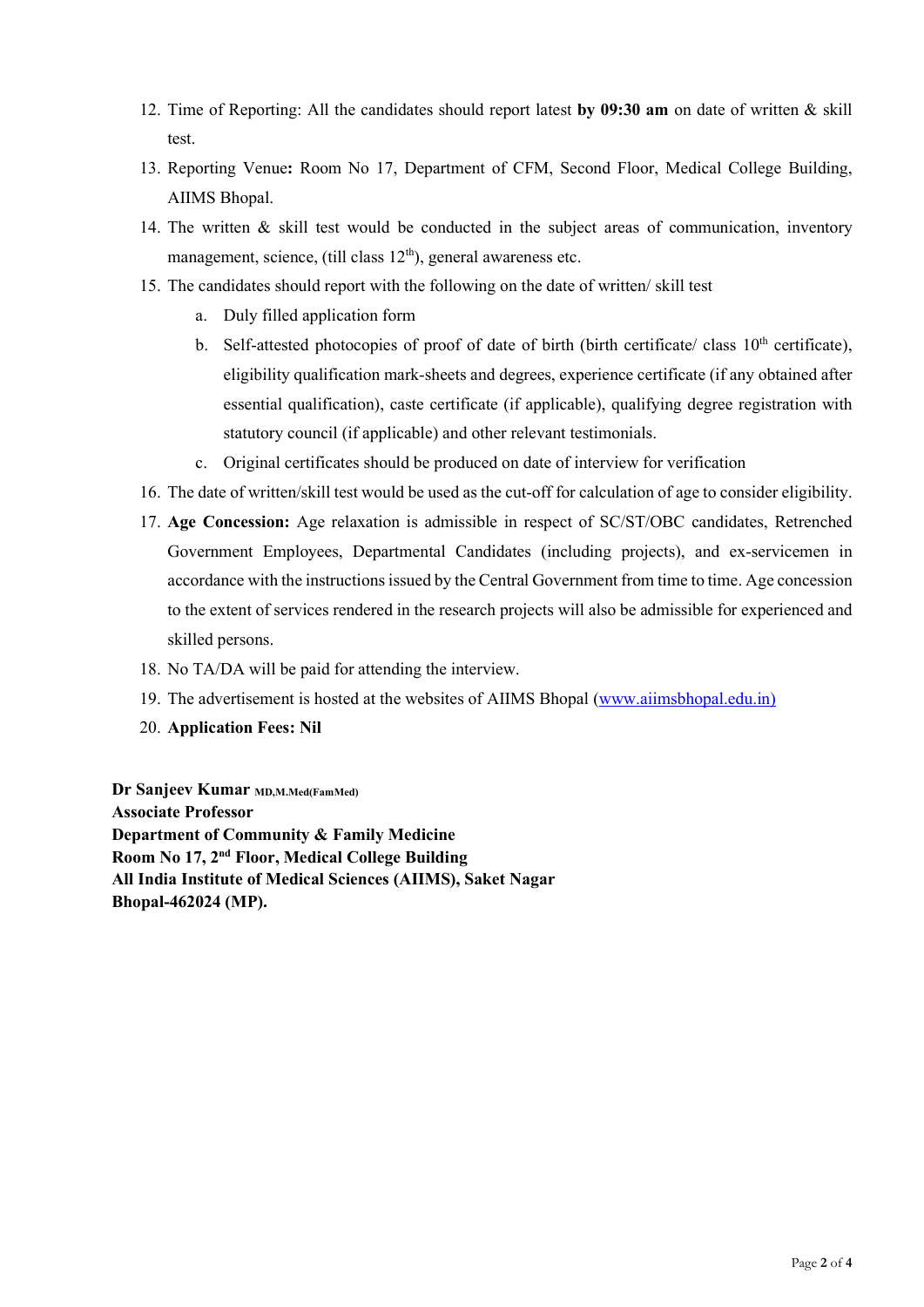

अखिल भारतीय आयुर्विज्ञान संस्थान ALL INDIA INSTITUTE Of MEDICAL SCIENCES

साकेत नगर, भोपाल (मध्य प्रदेश) – ४६२०२४ Saket Nagar, Bhopal (Madhya Pradesh) - 462024

Advertisement No: AIIMS Bhopal/CFM/Projects/SK/ ICMR TF Pancreatitis /04 Dated 28/04/2022

## TERMS & CONDITIONS

- 1. It is candidates' responsibility to ascertain and ensure their eligibility as per the prescribed qualification and experience. Any misinformation detected at any stage will make the candidate liable for legal action. Permission to appear in the selection process does not approve the eligibility of the candidate. Even after qualifying the selection process the candidate may be rendered disqualified at the time of document verification if he / she doesn't fulfil essential eligibility criteria.
- 2. These appointments will be made from the staff strength sanctioned to the extra-mural project and employment in this extra-mural project will not vest any right to candidate for appointment within the sanctioned staff strength of AIIMS Bhopal or ICMR.
- 3. Tenure: The assignments are purely on contract basis for the period specified above. This appointment will not vest any right to claim by the candidate for regular appointment or permanent absorption in AIIMS Bhopal or ICMR or for continued contractual appointment.
- 4. Expiry of Contract: The contract will automatically expire on completion of period specified above until it is renewed with mutual consent for the decided period. The contractual appointment can be terminated at any time by either side by giving 30 days' notice or salary in lieu thereof.
- 5. Leave: The leave entitlement of the appointee shall be governed in terms of the ICMR leave policy governing ad-hoc/ extramural / short term research projects as amended from time to time.
- 6. Accommodation: No hostel or any other accommodation will be provided by the Institute / Principal Investigator.
- 7. The candidate who is already in government service shall submit 'No Objection Certificate" from the present employer at the time of walk-in-written test or interview.
- 8. The prescribed qualification is minimum and mere possessing the same does not entitle any candidate for selection.
- 9. The candidate should bring along original certificates in support of his/her age, educational/ professional qualification, experience etc., two recent passport size colour photographs. One set of self-attested photocopies of the relevant documents would need to be submitted with the application form. Failing these, he/she will not be allowed to participate in the walk-inwritten test or interview.
- 10. The candidate applying in response to this advertisement should satisfy themselves regarding their eligibility in all respects.
- 11.No travelling or other allowances will be paid to the candidate for appearing in written